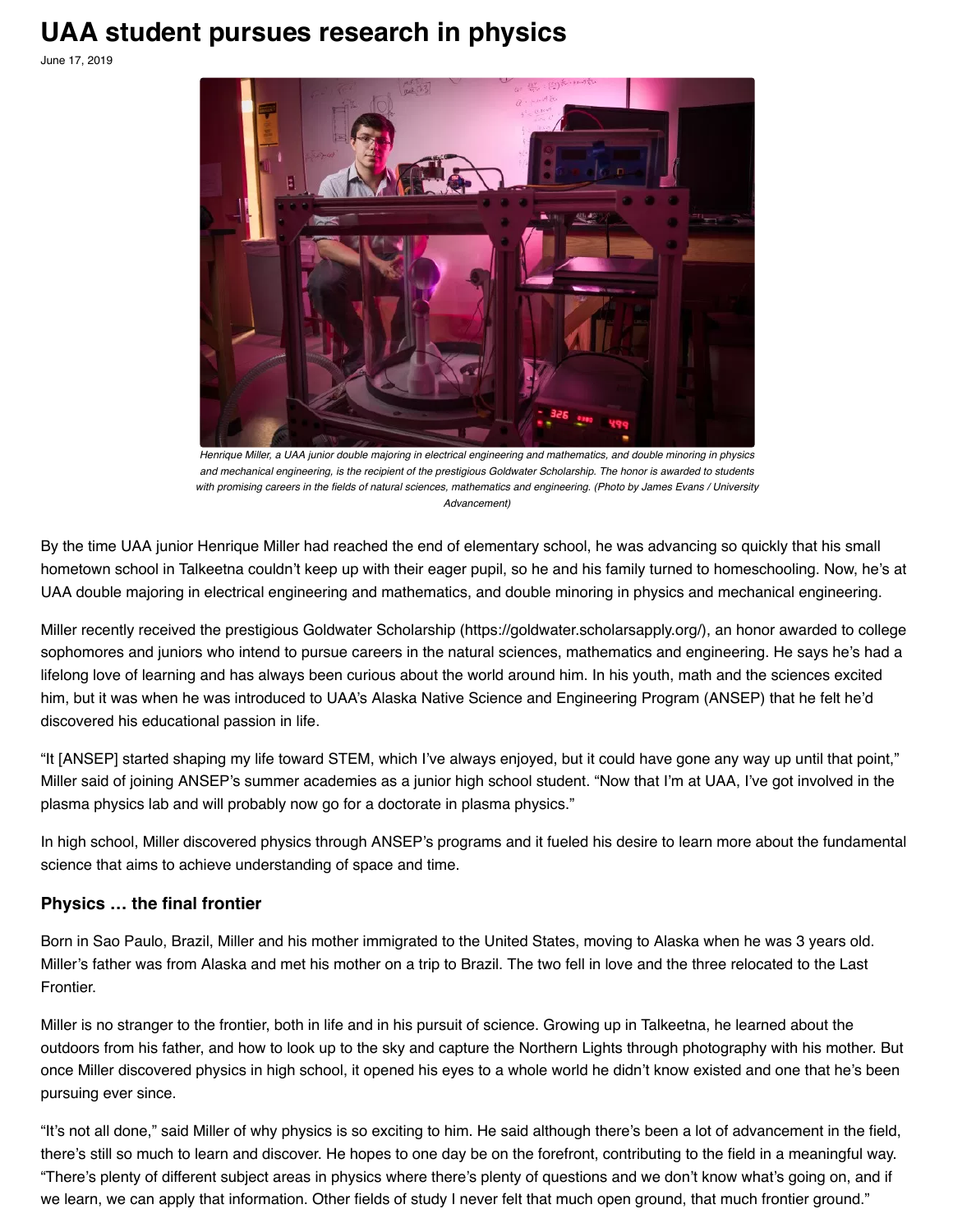Miller continued, saying that plasma physics, specifically nuclear clean fusion energy, is where he'd like to focus his studies, research and energy once he graduates from UAA and goes on to pursue his master's and doctorate degrees. He said plasma physics research is a broad field with many applications from space and astrophysics research, to creating controlled fusion in a laboratory environment. To put it simply, plasma physics is the study of a state of matter comprised of charged particles.

"There's something called fusion energy, not to be confused with nuclear energy fusion — it's the other way around; you take really small things and make them into bigger things," said Miller, adding the example of turning hydrogen into helium. "It's tricky to get right, and they [scientists] haven't been able to make it function and actually produce energy; they have to put energy into the system and don't get a lot out right now. But they have been working on it for decades, and it's a very safe, clean energy source. If it fails, it just turns off."

Miller hopes that one day he will join the scientists who are working to create controllable and viable fusion energy.

## **The lab**

A friend introduced Miller to Nathanial Hicks, Ph.D., an assistant professor in the UAA Department of Physics and Astronomy. They met in a tiny closet stuffed with electronic equipment and a whiteboard on the first floor of the university's Natural Sciences Building. Miller said he was familiar with Dr. Hicks' work since he'd taken physics courses with him before, but it was there in that windowless room that Miller knew he was in the right place. He went to a meeting Dr. Hicks held for his student researchers, and that was about two and a half years ago.

"This makes it a lot more real and makes me feel like I'm achieving something," Miller said of how his undergraduate research significantly contributes to his overall education. "The learning gets a lot more hands on and tangible."



Miller demonstrates a planeterrella device — an aurora borealis simulator that functions on glow discharge DC plasma — which he helped construct in his undergraduate research with Dr. Nathaniel Hicks in UAA's Physics Lab. (Photo by James Evans/ University Advancement)

He said that going to class is great  $-$  you learn all the fundamentals, the equations and how everything works, but to witness the equations in action in the lab is a whole new level of learning.

"It really opened my eyes a lot," Miller said. After spending more than two years in the lab, he knows he will be dedicating his career to lab research. "It also just really showed me the applicability of what I was learning."

## **In addition…**

Miller's undergraduate career at UAA is impressive. His educational pursuits alone keeps him busy, but he's also involved with the university's Honors College. Through his research with Dr. Hicks, he had the opportunity to present at the Annual Conference of the American Physical Society Division of Plasma Physics last November in Portland, Oregon, as well as at UAA's Undergraduate Research Symposium and Discovery Symposium this spring.

Miller has also worked as a math tutor in UAA's Department of Mathematics and Statistics and is currently vice president of the Society of Physics and Astronomy Students at UAA club. Additionally, he was a member of the American Indian Science and Engineering Society, which led to his participation in the First Nations Rocket Launch competition, where he designed the team's electronics and parachute recovery system for the rocket.

Miller said he's enjoyed his UAA experience and is confident that his undergraduate research will help propel him to his graduate school goals.

"This is a fairly big lab and we have anywhere from five to 10 people working here," said Miller of UAA's Plasma Lab. He said because of UAA's size, everyone gets the opportunity to participate in some pretty amazing research — something he doesn't think would happen at a larger school. "If you go to any big school, it's really hard to get undergraduate research because there's thousands of students and they all want research."